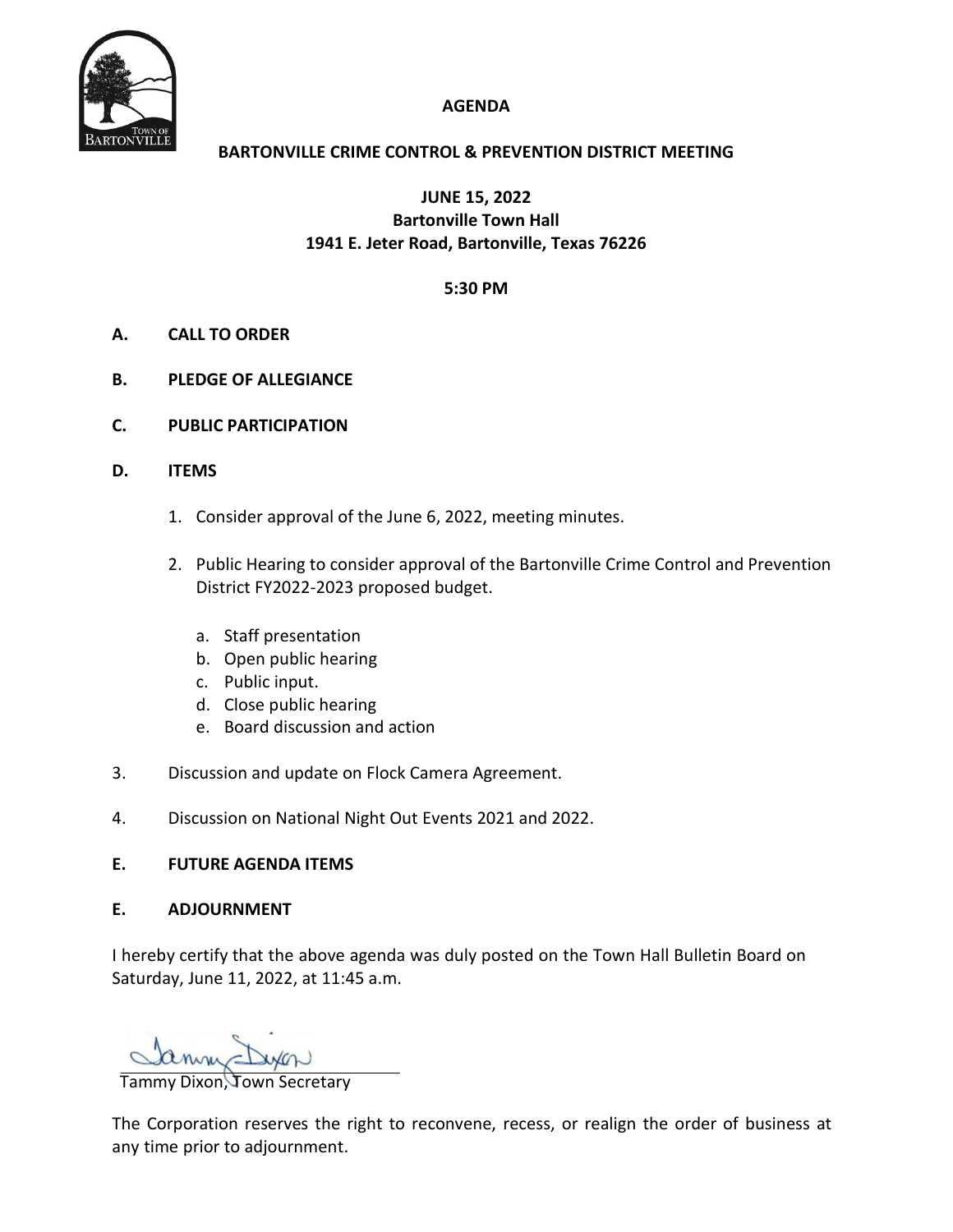**THE BARTONVILLE CRIME CONTROL & PREVENTION DISTRICT MEETING HELD ON THE 6 th DAY OF JUNE 2022 AT BARTONVILLE TOWN HALL, 1941 E. JETER ROAD, IN THE TOWN OF BARTONVILLE, COUNTY OF DENTON, TEXAS AND VIA VIDEO CONFERENCE AT 5:30 P.M.**

The Bartonville Crime Control & Prevention District met in a meeting with the following members present:

Chris Colbert Jeff Grubb Kevin Oldham Lori VanAlstine

and with the following members absent: Donald Dunlap, Johnny Jones

Also present: Interim Town Administrator Cori Reaume and Chief of Police Bobby Dowell

There constituting a quorum, the following business took place:

#### **A CALL TO ORDER**

Chairman Jeff Grubb called meeting to order at 5:38 p.m. and led the Pledge of Allegiance.

#### **B. PUBLIC PARTICIPATION**

There was none.

#### **C. Agenda Items**

1. Consider approval of the September 22, 2021, meeting minutes.

Chairman Grubb requested the future agenda items from the September 22, 2021, meeting be placed on the June 15, 2022, agenda for discussion.

Chris Colbert made a motion to approve the September 22, 2021 minutes. Lori VanAlstine seconded the motion.

**VOTE ON THE MOTION: AYES: 4 NAYS: 0 ABSENT: 2 VOTE: 4/0/2**

2. Discussion on Fiscal Year 2022‐2023 Budget.

Interim Town Administrator Reaume provided a historical summary and comparison, and projected year end for FY 21-22. Reaume clarified the fund balance.

Chairman Grubb proposed contributing crime control funds for future police officer salaries. The consensus of the Board supported contributing no more than \$30,000 for future additional officer hires.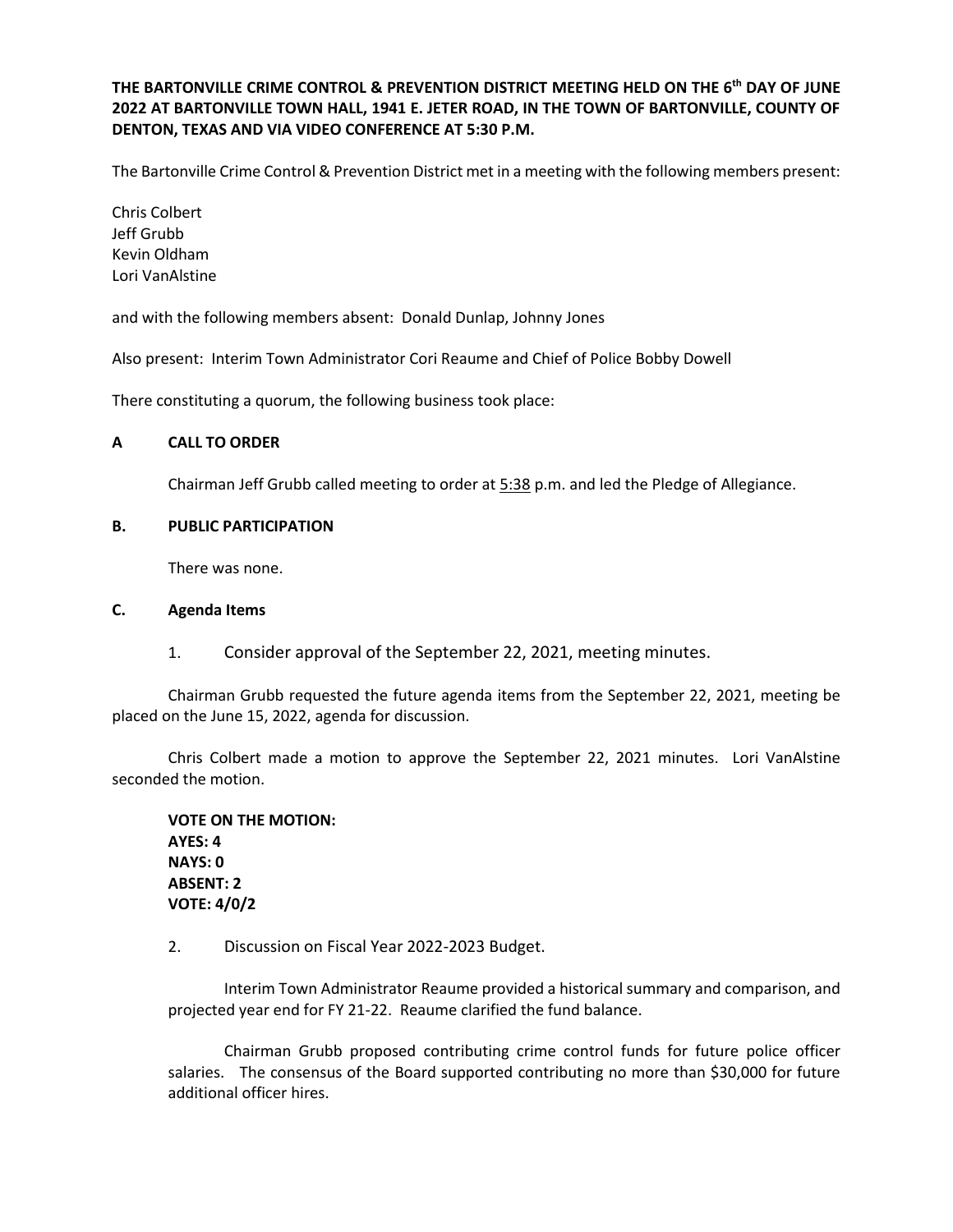Reaume advised the board could direct staff to add a line item to the proposed FY22-23 budget for the partial funding of an additional officer. The board directed Reaume to allocate \$30,000 to the proposed FY22-23 budget.

## **D**. **FUTURE AGENDA ITEMS**

- o Wednesday, June 15, 2022, at 5:30 p.m. Public Hearing for FY 2022‐23 budget and adoption of same.
- o The Board requested an update on the Flock Camera Agreement and a discussion on National Night Out.

### **E. ADJOURNMENT**

Chairman Grubb adjourned the meeting at 6:29 p.m.

# **APPROVED this the 15th day of June 2022.**

Approved:

Jeff Grubb, President

Attest: \_\_\_\_\_\_\_\_\_\_\_\_\_\_\_\_\_\_\_\_\_\_\_\_\_\_\_\_\_\_\_\_\_\_\_\_\_\_

Bobby Dowell, Chief of Police Secretary to Board

\_\_\_\_\_\_\_\_\_\_\_\_\_\_\_\_\_\_\_\_\_\_\_\_\_\_\_\_\_\_\_\_\_\_\_\_\_